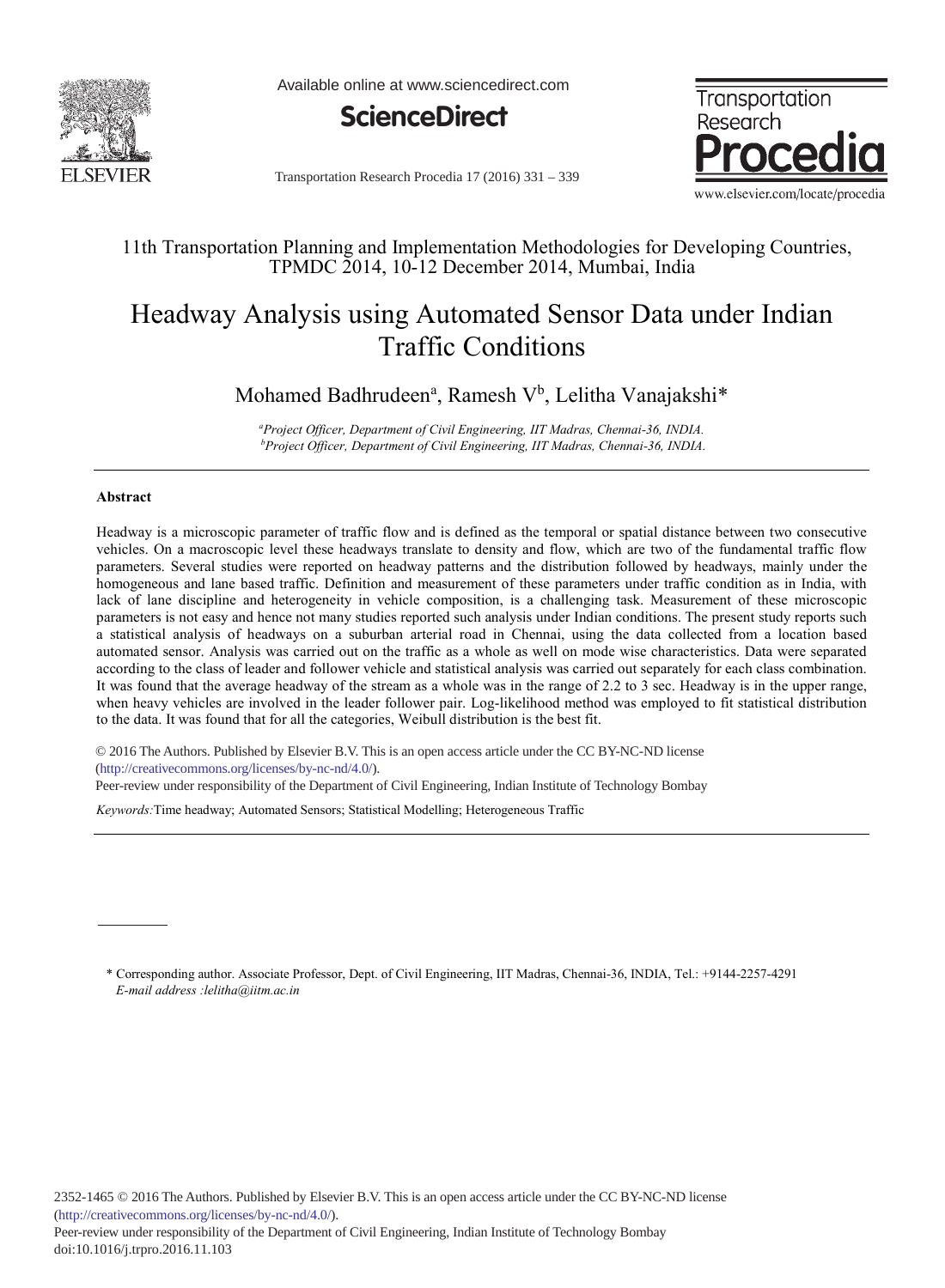#### 1. Introduction and Literature Review

Headway is a microscopic parameter of traffic flow and is defined as the temporal or spatial distance between two consecutive vehicles. Headway can be either time headway, time that elapses between the arrival of a leading vehicle and the following vehicle at a point, measured in seconds, or space headway, which is the difference in position between the front of a leading vehicle and the front of the following vehicle measured in meters. On a macroscopic level, these headways translate to density and flow, which are two of the fundamental traffic flow parameters. Headway is one of the important parameters to be used in modeling and analysis of road traffic, especially in traffic simulation studies. Modeling of headway is important due to the fact that headway and their distribution can affect different flow parameters including capacity, level of service and safety (Arasan and Koshy, 2003). Headway varied with the traffic conditions; the more the flow of the traffic, the less the headway will be. Hence, it is important to understand headway to carry out traffic flow modeling, both theoretical and simulated. Headway is location specific since headway can be different for two different road types or stretches.

Several studies were reported on the distribution followed by headways, mainly under the homogeneous and lane based traffic. Al-Ghambi (2001) studied headway under three flow sates (low, medium and high) and observed headway at arterial sites follows gamma distribution and Erlang distribution at sites where the flow is high. Brackstone, Waterson and McDonald (2009) analyzed headways when traffic is congested and reported that headways are changing depending on the type of vehicle that follows. Pueboobpaphan, Park, Kim, and Choo (2012), analyzed the distribution of time headway of a traffic stream using probe vehicles and they found that the time headway follows negative exponential, if the volume of the probe vehicle is low irrespective of the general traffic volume. Ha, Aron and Cohen (2012) discussed about three types of probabilistic models namely single model, combined model and mixed model. Zhang, Wang, Wei and Chen (2007) did a comprehensive study on performance of typical headway distribution models on urban freeways. From Interstate Highway 5 in Seattle area in Washington, they collected time headway data using the Advanced Loop Event Data Analyzer (ALEDA) system. These headway data were used to calibrate and examine the performance of various headway models. They examined the goodness of fit for various distribution models using the collected headway. In order to evaluate the performance of these headway models, the Kolmogorov-Smirnov test and visualized comparison curves were used. Their test results showed that the Double Displaced Negative Exponential Distribution model provided the best fit to the urban freeway headway data, especially, for HOV lanes at wide ranging flow levels. The shifted lognormal distribution also fitted the general-purpose-lane headways. He, Guan and Ma (2007) analyzed the real traffic data from multiple sections of urban freeway and according to them time-headway distributions under different velocities fitted well with a class of distributions. The distribution is decomposed into an exponential distributed variable plus an independent Gaussian fluctuation. Li, Lu, Yu and Sui (2011) collected headway data from loop detectors on different sites of an urban arterial road in Beijing. Gamma and Erlang distribution were tried and based on K-S test, they found Gamma distribution as the best fit. Jang, Park, Kim, and Choi (2011) proposed a theoretical headway model using laser sensor-based traffic detector data. The headway data were divided into five flow states based on speed and concluded that Johnson SU model, Log logistic model and Lognormal were the best fits. Bham and Ancha (2011) proposed shifted lognormal and gamma distribution model for time headway in steady state car following and found out shifted lognormal distribution provided a better fit compared to the shifted gamma distribution. Yin, Li, Zhang, Yao, Su, and Li (2009) studied dependence of headway distributions on traffic status and concluded that in free-flow state, lognormal distribution as a better fit and log logistic model as the better fit in congested state.

Definition and measurement of these parameters under traffic condition such as in India, with lack of lane discipline and heterogeneity in vehicle composition is a challenging task. Arasan and Koshy (2003) studied time headway distribution of urban heterogeneous traffic and the study showed that the headways of mixed traffic dominated by small vehicles like motorized two-wheelers can be modeled using negative exponential distribution. Dubey, Ponnu, Arkatkar (2012) proposed two distributions namely, Generalized Pareto (GP) and Generalized Extreme Value (GEV) along with other conventional distribution to model vehicular time gaps. They found from their study that GP distribution fits the time gap data well for low flow, and GEV fits the data well for the high flow levels. Kanagaraj, Asaithambi, Srinivasan and Sivanandan (2013) studied the headway distribution of heterogeneous traffic at aggregate level and across different leader-follower pair and they observed that truncated generalized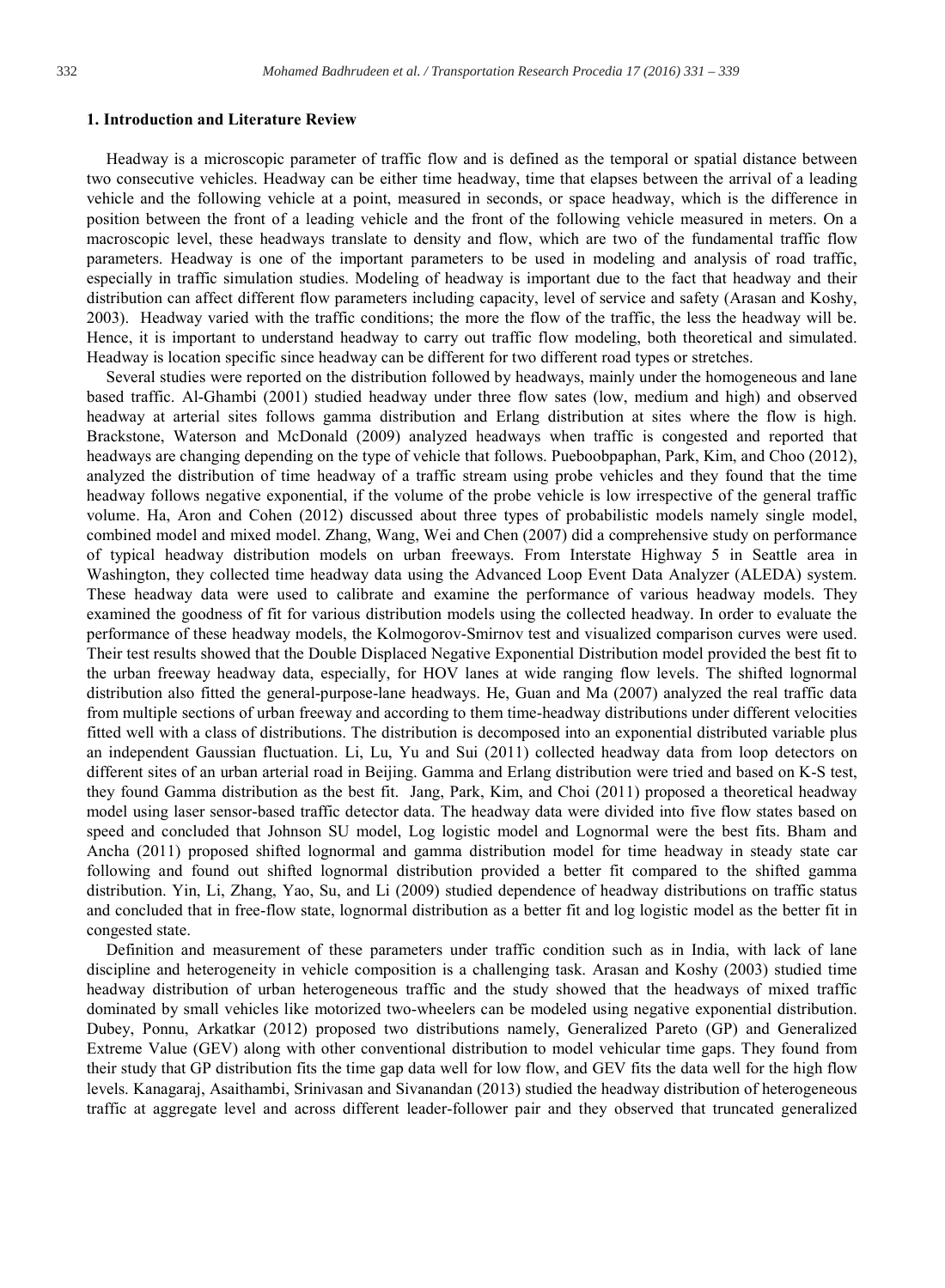extreme value distribution reasonably fitted the time gap for many classes and log normal fitted the following time headway. Dubey, Ponnu, Arkatkar (2013) proposed composite distribution model for heterogeneous traffic since non-composite probability distributions such as Weibull, Erlang, exponential, and lognormal distributions are not capable of modeling time gaps at higher flow rates. They tested different models for different flow rates and found the RMSE was the lowest for the Weibull+Lognormal among various combinations for different flow levels. Mukerjee, Rao, and Raichowdry (1988) evaluated negative and shifted exponential distribution to generate vehicles approaching an intersection and found that the shifted negative exponential distribution gave a close fit for the observed headways. Chandra and Kumar (2001) analysed exponential, log normal and hyperlang distribution for headway under mixed traffic condition and found hyperlang to be the best descriptor of headway under mixed traffic condition.

However, studies reported from India were mainly based on data collected manually, which has limitations, mainly in terms of sample size. With the availability of automated sensors, large amount of data is available making such analysis meaningful. The present paper reports such a statistical study, using data collected from a location based automated sensor. The location for the infrared sensor was in the Rajiv Gandhi Salai, at Perungudi, Chennai.

| Nomenclature |                                                       |  |  |  |  |  |  |  |
|--------------|-------------------------------------------------------|--|--|--|--|--|--|--|
| ΙY           | parameter of distribution<br>data observed or outcome |  |  |  |  |  |  |  |
| $ x_i$       |                                                       |  |  |  |  |  |  |  |

#### 2. Study site, Equipment, Data collection, Extraction and Preliminary Analysis

#### *2.1. Study Site*

 The time headway for the proposed analysis has been collected from the IT corridor near Perungdi, Chennai, which represents a typical urban road. The road is a six lane divided roadway and the sensor is fitted permanently at the selected location. The sensor collects traffic data for one direction of traffic movement. The collected data has been received through inbuilt GPRS modem in the sensor. The figure 1 shows the percentage composition of vehicles at the study site.



Fig. 1. Percentage composition of vehicles at the study site

#### *2.2. Equipment Used*

An infra red based traffic sensor called TIRTL, an acronym for The Infra Red Traffic Logger, is used for data collection. TIRTL consists of two units, a transmitter and a receiver, placed at both sides of the road, perpendicular to the traffic flow. The transmitter emits two infra-red beams and are received by the receiver placed opposite to it.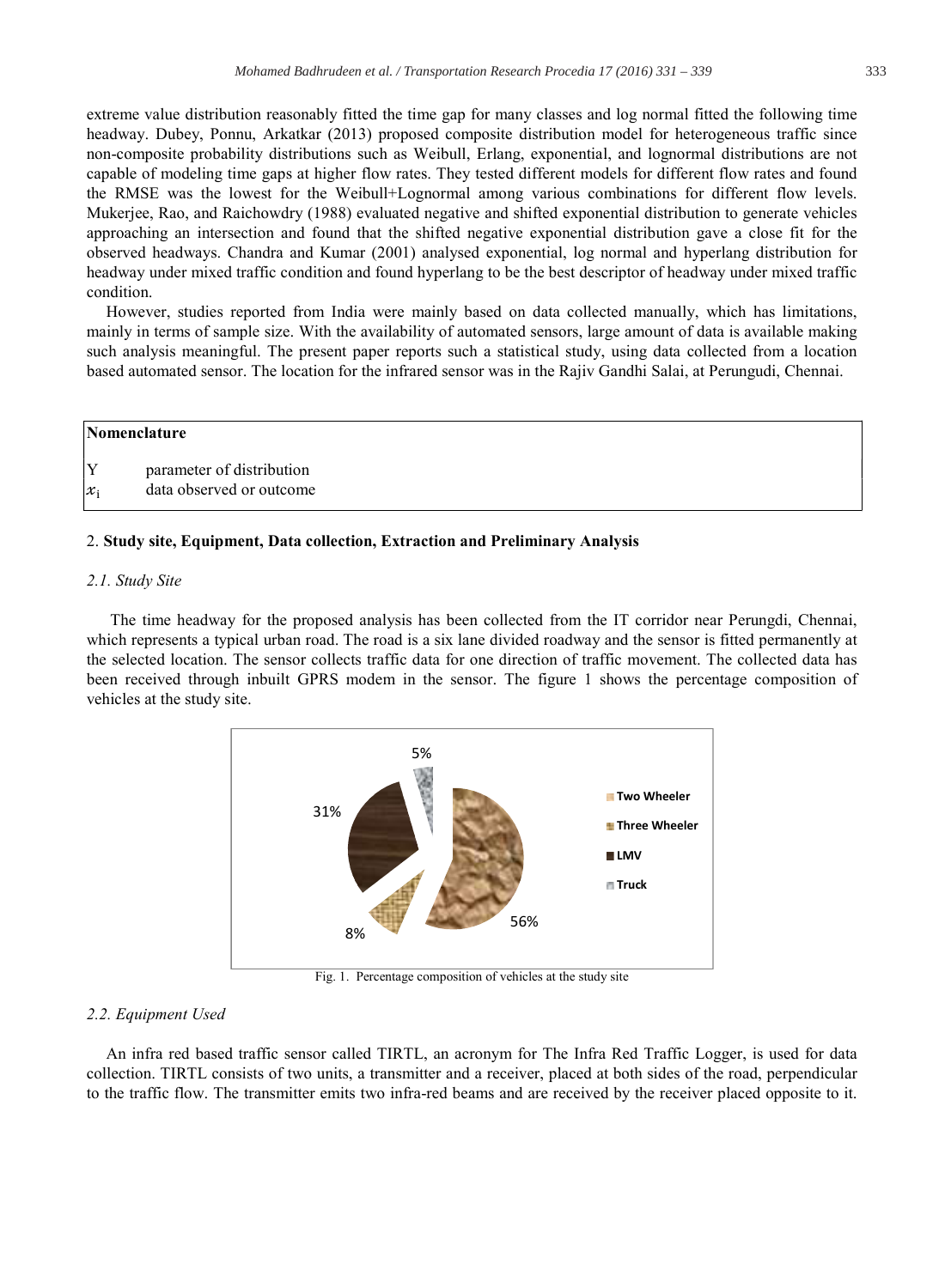The distortion in the beams caused by the wheels of the passing vehicles will be detected by the receiver. When the disturbance happens in the beam, two events will take place. Breaking of the beam is known as "Break Beam Event" while the re-establishment of the beam is called "Make Beam Event". Time of these beam events occurrences will be recorded by the receiver. The time difference between the beam events is used to calculate speed of the vehicle. TIRTL is able to identify the vehicle classification using the wheel base length pre-defined by the user. Data collected by this detector included time of detection of vehicle, speed of the vehicle, distance of the vehicle from the sensor across the road width, etc. The sensor is able to give classification for a maximum of 15 types of vehicles.

#### *2.3. Data collection, Extraction and Preliminary Analysis*

Five days data collected from April 07, 2014 to April 11, 2014 were considered for analysis in this study. Using the time of detection reported by the sensor for consecutive vehicles, time headways were calculated. In this study, headway is considered only if the following vehicle exactly follows the leading vehicle or there is an overlap between leader and follower, in terms of space. In other words, if the leading vehicle has any influence on the following vehicle's movements, that vehicle pair is considered for headway calculation. Also, headways bigger than selected threshold value, in this case 5 seconds, were not considered since they are far apart for any interaction to happen. Headways thus obtained are shown in Figure 2. From the figure 2, it can be seen that the headways started decreasing from 3 sec to 2.2 sec with increase in the flow of traffic. After 11:00 AM, the variation in the headway is not very prominent.

Based on the variations observed, the data were classified into three different categories depending upon the flow conditions; 6:30 am to 7:30 am, 7:30 am to 10:45 am and 10:45 am to the end of the day and analysed separately. In addition, analysis was carried out for class wise pairs. The classes considered were Two wheeler, Three Wheeler, Four Wheeler, and Trucks. Based on the leader-follower pairs various combinations are analysed and are listed in Table 1.



Fig. 2. Variation of time headway over time.

| Leader Vehicle Type | Corresponding Pairs      |  |  |  |  |
|---------------------|--------------------------|--|--|--|--|
|                     | $2$ Wheeler $-2$ Wheeler |  |  |  |  |
| 2 Wheeler           | 2 Wheeler $-$ 3 Wheeler  |  |  |  |  |
|                     | 2 Wheeler $-4$ Wheeler   |  |  |  |  |
|                     | 2 Wheeler – Truck        |  |  |  |  |

Table 1. Different leader follower pairs.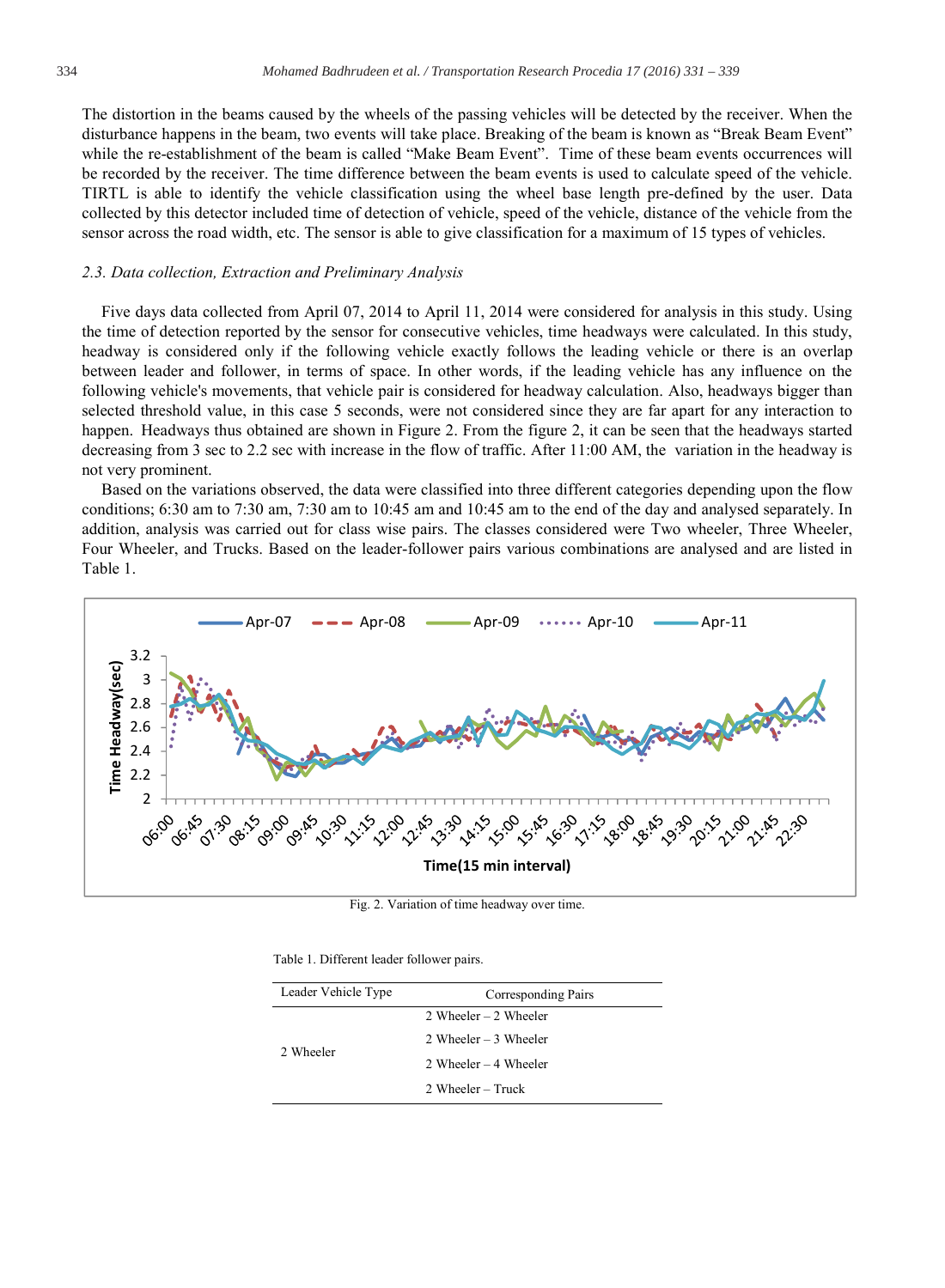|           | 3 Wheeler – 2 Wheeler   |  |  |  |  |
|-----------|-------------------------|--|--|--|--|
| 3 Wheeler | 3 Wheeler – 3 Wheeler   |  |  |  |  |
|           | $3$ Wheeler – 4 Wheeler |  |  |  |  |
|           | 3 Wheeler – Truck       |  |  |  |  |
|           | 4 Wheeler $-2$ Wheeler  |  |  |  |  |
| 4 Wheeler | 4 Wheeler $-3$ Wheeler  |  |  |  |  |
|           | 4 Wheeler $-$ 4 Wheeler |  |  |  |  |
|           | $4$ Wheeler – Truck     |  |  |  |  |
|           | $Truck - 2$ Wheeler     |  |  |  |  |
| Truck     | Truck $-3$ Wheeler      |  |  |  |  |
|           | $Truck - 4$ Wheeler     |  |  |  |  |
|           | $Truck - Truek$         |  |  |  |  |

A preliminary statistical analysis of the headways of the above mentioned pairs were carried out separately. Figure 3 shows the comparison of mean headway values for various class wise pairs.



It is can be clearly seen from the figure that the average headway for Truck-Truck (heavy vehicles) pair is the highest compared to the other pairs. It is also evident that the average headway is more when truck is involved as one of the vehicles in the leader-follower pair. The average headway of 2 Wheeler-2 Wheeler pair is the least among all these and came to be 2.42 sec.

### 3. Time Headway Modeling

In this section, the methodology to identify the best fitting distribution to the headway data is described. Loglikelihood values are used in this study to choose the best fit among various distributions attempted. Likelihood is a measure of fit which is similar to probability. The difference between probability and likelihood is, probability allow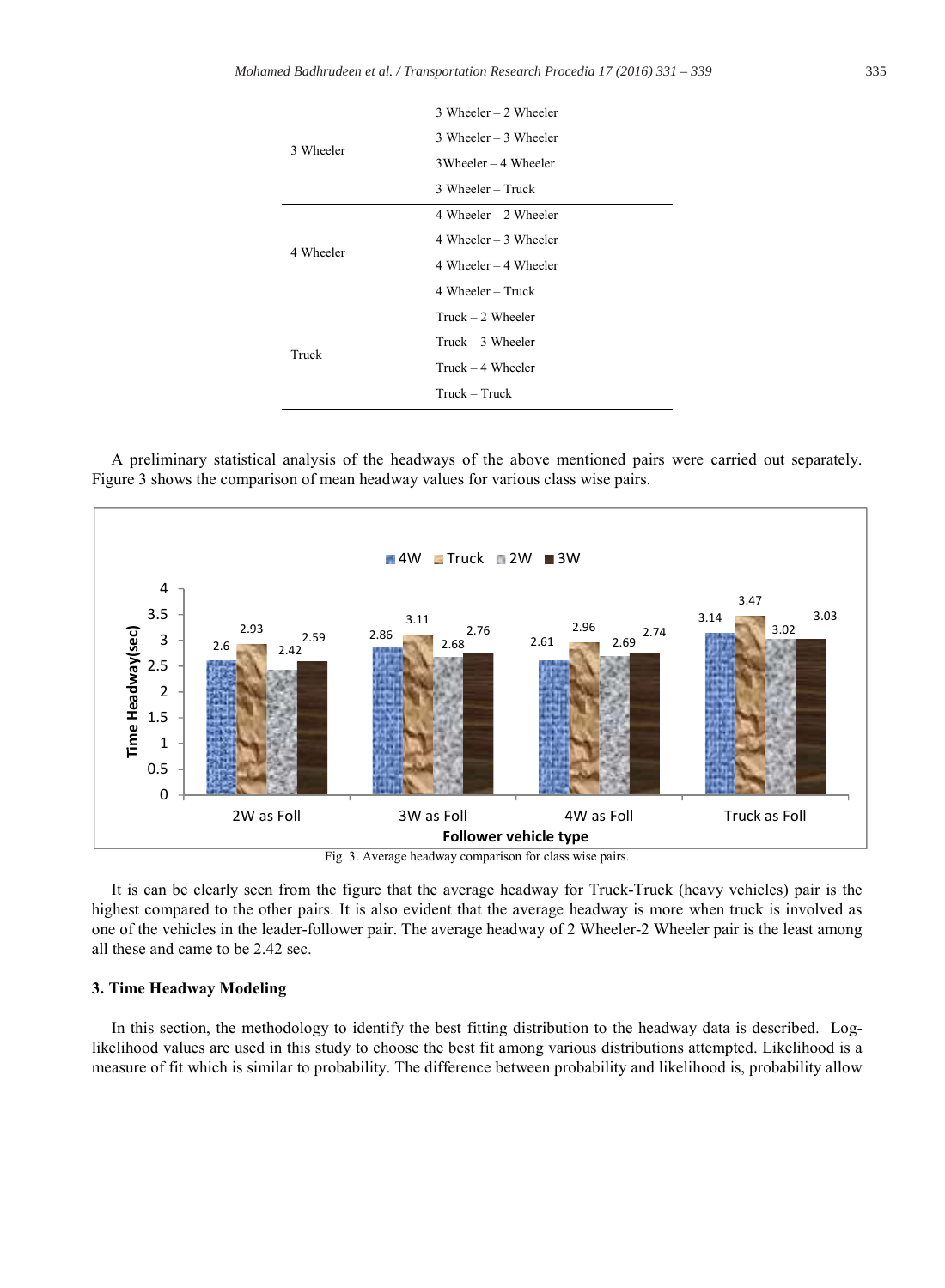us to predict the outcome or event given a hypothesis, but likelihood measures the support that the data offer a specific model. The likelihood function can be written as the follows (Greene, 2008),

$$
L(Y|x) = P(x|Y) \tag{1}
$$

$$
L(Y|x_1, x_2, ..., x_n) = P(x_1|Y) \cdot P(x_2|Y) ... P(x_n|Y) = \prod_{i=1}^n P(x_i|Y)
$$
\n(2)

The above equations express that the likelihood of the parameter,  $Y$ , of a function or a distribution for the given data  $x_i$  is equal to the product of the probability of the outcome  $x_i$  given the parameter Y. Since the value of this likelihood function will be really small, mathematically it will be easy to work with the values if the logarithm is used on both sides. One more advantage of using logarithm (monotonically increasing function of its argument) is, it changes the product into sum as,

$$
\ln L(Y|x_1, x_2, ..., x_n) = \sum_{i=1}^{n} \ln P(x_i|Y),
$$
\n(3)

The maximum likelihood estimate of  $Y$ , is the value that maximizes the above function given a model, say Normal, Exponential etc.. The likelihood value of all the assumed distributions will be compared and the distribution with maximum likelihood value will be chosen as the best fit.

Based upon the literature review and the preliminary statistical analysis, seven distributions were attempted for the headway data, namely, Normal, Log Normal, Exponential, Weibull, Gamma, Chi Square and Logistic. The statistical parameters for all the seven distributions were estimated using MLE (Maximum Likelihood Estimation) using R software. The estimated parameters were used in the corresponding distributions and the log-likelihood values were estimated for each distribution for each category. Table 2 shows the log-likelihood values obtained for the distributions.

| Categories | Normal     | Chi Square  | Weibull    | Logistic   | Exponential | Lognormal  | Gamma      |
|------------|------------|-------------|------------|------------|-------------|------------|------------|
| $4w$ $4w$  | $-56006.5$ | $-63046.68$ | $-54646.9$ | $-57390$   | $-68677$    | $-56312.3$ | $-55083.4$ |
| $4w$ $3w$  | $-6273.27$ | $-7189.41$  | $-6221.61$ | $-6430.23$ | $-7922.31$  | $-6712.24$ | $-6414.96$ |
| $4w$ 2w    | $-37387.1$ | $-40961.12$ | $-36520.7$ | $-38350.5$ | $-44226.2$  | $-38231$   | $-37067.4$ |
| 4W-Truck   | $-7421.09$ | -9308.198   | $-7351.39$ | $-7614.43$ | $-10599.5$  | $-7826.29$ | $-7585.02$ |
| Truck-     |            |             |            |            |             |            |            |
| Truck      | $-1587.04$ | $-2262.141$ | $-1575.05$ | $-1623.4$  | $-2651.07$  | $-1735.04$ | $-1656.59$ |
| Truck-2W   | $-7356.21$ | $-8877.976$ | $-7271.49$ | $-7551.26$ | $-9953.7$   | $-7630.76$ | $-7402.5$  |
| Truck-3W   | $-1709.28$ | $-2181.209$ | $-1692.49$ | $-1756.16$ | $-2489.29$  | $-1779.49$ | $-1733.58$ |
| Truck-4W   | $-5990.2$  | $-7458.456$ | $-5911.79$ | $-6155.93$ | $-8431.39$  | $-6019.96$ | $-5939.25$ |
| $2W-4W$    | $-49481.2$ | $-54931.55$ | $-48576.2$ | $-50778.5$ | $-59720.4$  | $-51161.9$ | $-49508.5$ |
| $2W-3W$    | $-16021.9$ | $-17604.83$ | $-15787.1$ | $-16435.3$ | $-19024.1$  | $-16870.5$ | $-16172$   |
| $2W-2W$    | $-33519.2$ | $-34776.69$ | $-32496.2$ | $-34370.4$ | $-36537.3$  | $-34427.3$ | $-33016.3$ |
| 2W-Truck   | $-12612.2$ | $-15119.47$ | $-12486.1$ | $-12943.1$ | $-16987.9$  | $-13282.5$ | $-12859.2$ |
| 3W-Truck   | $-2107.54$ | $-2536.197$ | $-2082.89$ | $-2164.18$ | $-2856.53$  | $-2189.92$ | $-2132.93$ |
| $3W-2W$    | $-11370.6$ | $-12492.67$ | $-11126$   | $-11655$   | $-13481.3$  | $-11713.6$ | $-11313.3$ |
| $3W-3W$    | $-3995.02$ | -4469.936   | $-3939.41$ | $-4101.25$ | $-4881.81$  | $-4195.03$ | $-4033.13$ |
| $3W-4W$    | $-5578.65$ | $-6273.578$ | $-5486.8$  | $-5725.89$ | $-6865.26$  | $-5788.64$ | $-5594.8$  |

Table 2. Log likelihood values of the assumed distributions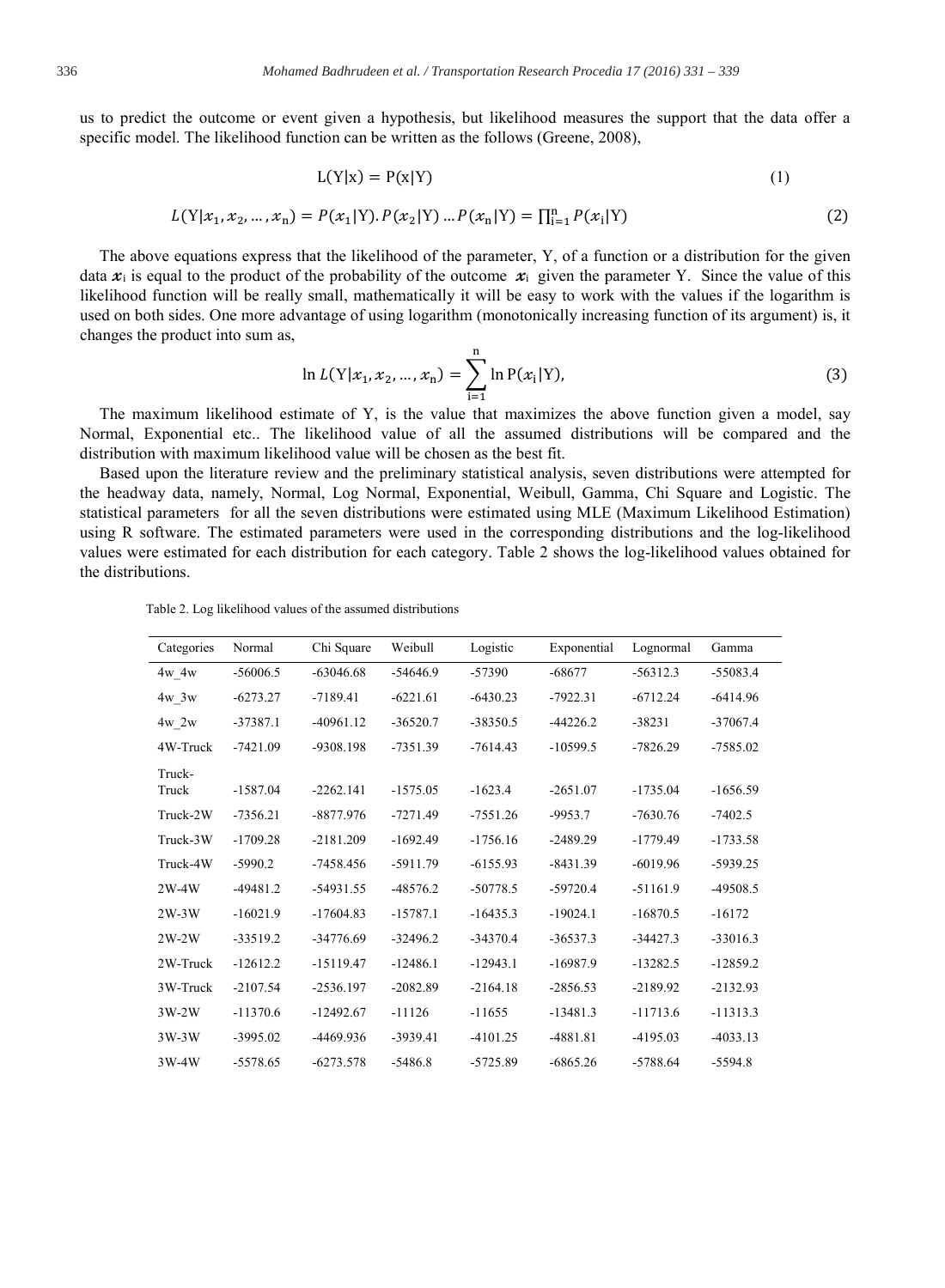| Whole day                          | $-213519$  | $-234572.2$ | $-208069$  | $-218435$  | $-252022$  | $-217836$  | $-210776$  |
|------------------------------------|------------|-------------|------------|------------|------------|------------|------------|
| $6:30$ to<br>$7:30$ am             | $-3688.61$ | $-4202.716$ | $-3655.43$ | -3785.87   | $-4610.97$ | $-3997.66$ | $-3760.82$ |
| $7:30$ to<br>$10:45$ am            | $-66922$   | $-71826.22$ | $-64869.8$ | $-68298.4$ | -75869.7   | $-70680.3$ | $-65793$   |
| $10:45$ am<br>to end of<br>the day | $-141660$  | $-157601.7$ | -139567    | $-144956$  | $-169638$  | $-155269$  | $-142847$  |

The distribution with the maximum log-likelihood value is considered as the best fit. From the table, it can be seen that, under all categories, Weibull distribution has the maximum likelihood and hence was selected. Table 3 shows the statistical parameters for the selected distribution for each set of data. The last column of the table shows the parameters of the Weibull distribution for that category.

Table 3. Time headway distribution analysis

|             |      | Standard  |          |                                                            |
|-------------|------|-----------|----------|------------------------------------------------------------|
| Categories  | Mean | Deviation | Variance | Fitted Distribution and parameters                         |
| $4w$ $4w$   | 2.6  | 1.26      | 1.6      | Weibull - shape = $2.359768119$ , scale =<br>2.956457789   |
| $4w$ $3w$   | 2.86 | 1.23      | 1.51     | Weibull - shape $= 2.53515918$ , scale<br>$= 3.22864910$   |
| $4w$ 2w     | 2.61 | 1.2       | 1.43     | Weibull - shape $=2.199127708$ , scale $=$<br>2.942023607  |
| 4W-Truck    | 3.14 | 1.09      | 1.18     | Weibull - shape $= 3.27237814$ , scale $=$<br>3.50628361   |
| Truck-Truck | 3.47 | 0.92      | 0.85     | Weibull - shape $= 4.33389048$ , scale $=$<br>3.81120602   |
| Truck-2W    | 2.93 | 1.12      | 1.26     | Weibull - shape $=2.88372162$ , scale $=$<br>3.29101574    |
| Truck-3W    | 3.11 | 1.05      | 1.11     | Weibull - shape = $3.35159032$ , scale =<br>3.48062992     |
| Truck-4W    | 2.96 | 1.05      | 1.11     | Weibull - shape = $3.07973142$ , scale =<br>3.31816189     |
| 2W-4W       | 2.69 | 1.06      | 1.13     | Weibull - shape $= 2.300395833$ , scale $=$<br>3.040325052 |
| $2W-3W$     | 2.68 | 1.26      | 1.58     | Weibull - shape = $2.21173938$ , scale =<br>3.02494991     |
| $2W-2W$     | 2.42 | 1.29      | 1.66     | Weibull - shape = $1.81991938$ , scale =<br>2.72331063     |
| 2W-Truck    | 3.02 | 1.36      | 1.86     | Weibull - shape $=2.92218163$ , scale $=$<br>3.39442074    |
| 3W-Truck    | 3.03 | 1.15      | 1.33     | Weibull - shape $= 2.95280080$ , scale $=$<br>3.40321479   |
| $3W-2W$     | 2.59 | 1.15      | 1.31     | Weibull - shape $= 2.20240017$ , scale $=$<br>2.93474055   |
| $3W-3W$     | 2.76 | 1.26      | 1.59     | Weibull - shape $=2.36405536$ , scale $=$<br>3.12354401    |
| $3W-4W$     | 2.74 | 1.24      | 1.53     | Weibull - shape = $2.39822727$ , scale =                   |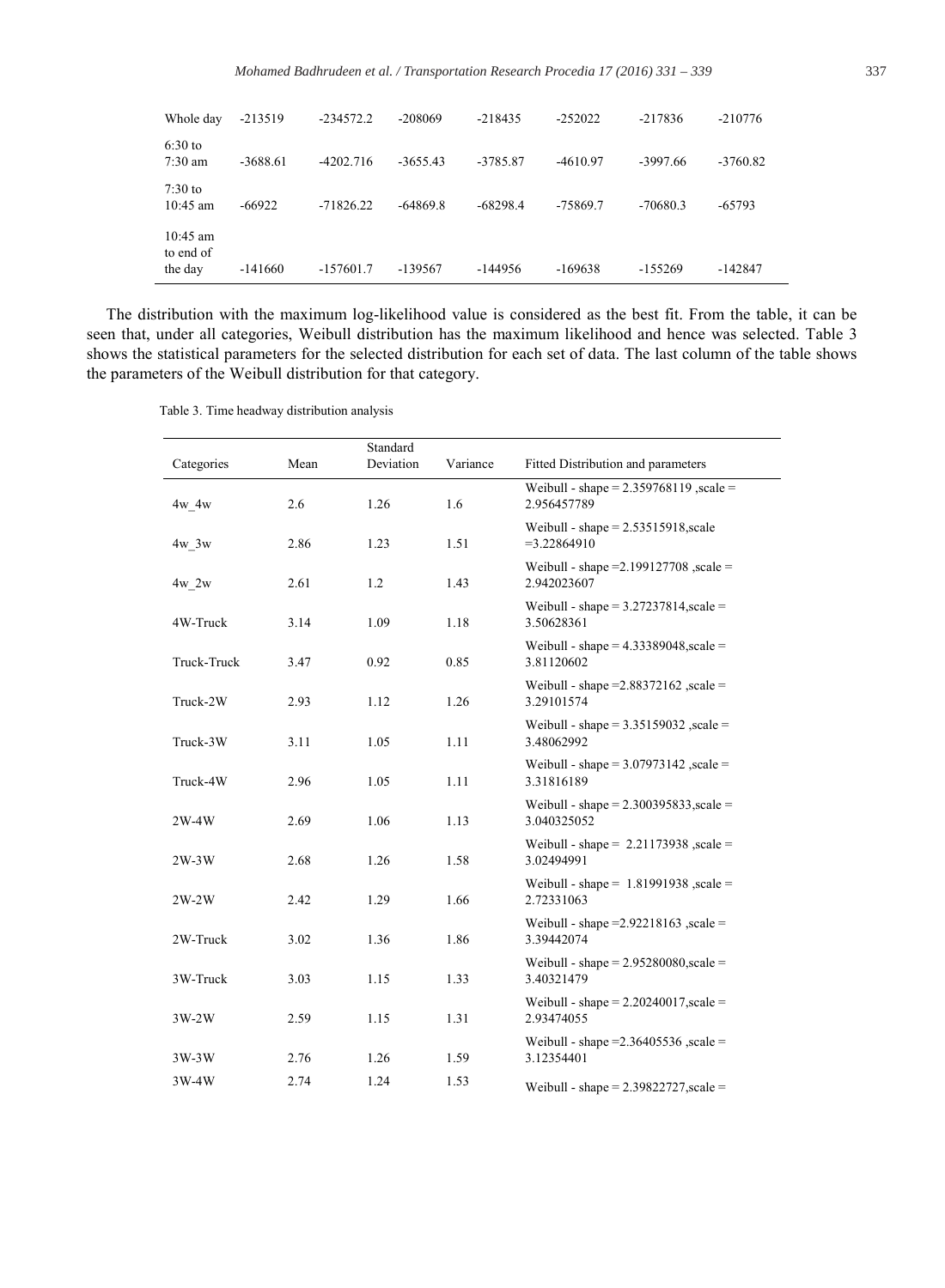|                      |      |      |      | 3.10721643                                                 |
|----------------------|------|------|------|------------------------------------------------------------|
| Whole day            | 2.5  | 1.23 | 1.51 | Weibull - shape $= 2.170418529$ , scale $=$<br>2.832040956 |
| $6:30$ to $7:30$ am  | 2.8  | 1.23 | 1.51 | Weibull - shape $=2.46296549$ , scale $=$<br>3.16210427    |
| $7:30$ to $10:45$ am | 2.34 | 1.24 | 1.53 | Weibull - shape $=1.971762669$ , scale $=$<br>2.637180808  |
| Rest of the day      | 2.56 | 1.22 | 1.5  | Weibull - shape $=2.20795$ , scale $=2.888868$             |



Fig. 4. Fitted Weibull distribution curve to the 2w\_2w headway data

The above figure shows the Weibull distribution function, with the parameters estimated using Maximum Likelihood Estimation, fitted on the two wheeler-two wheeler pair headway data. The data was separated into bins of size 0.5 sec and the Weibull probability distribution curve is fitted over the histogram.

#### 4. Summary and Conclusions

The present study analysed time headway data acquired using an automated sensor, under Indian conditions. The location of the headway data collected was at Rajiv Gandhi salai, Perungudi, Chennai. Five days data were collected using an automated sensor called TIRTL. From the sensor output file headway is extracted using a computer program. Headway is considered only if the following vehicle exactly follows the leading vehicle or there is an overlap between leader and follower, in terms of space. A threshold of 5 sec is used and any headway more than 5 sec were not considered, since the vehicles are far apart for any interaction to happen. The whole data were separated into different categories and time headway in each category is then modeled. Log likelihood method is used to identify the best fit from the list of probability distribution. The average time headway is found to be between 2.2 to 3 sec. The average time headway is found to be more when one of the leader-follower vehicle is a heavy vehicle. The results shows that among all the distribution tried, Weibull distribution fits the data, of all the categories, better than the other distributions. It should be noted that these distributions and the corresponding parameters are limited to this particular road stretch where the time headway data were collected.